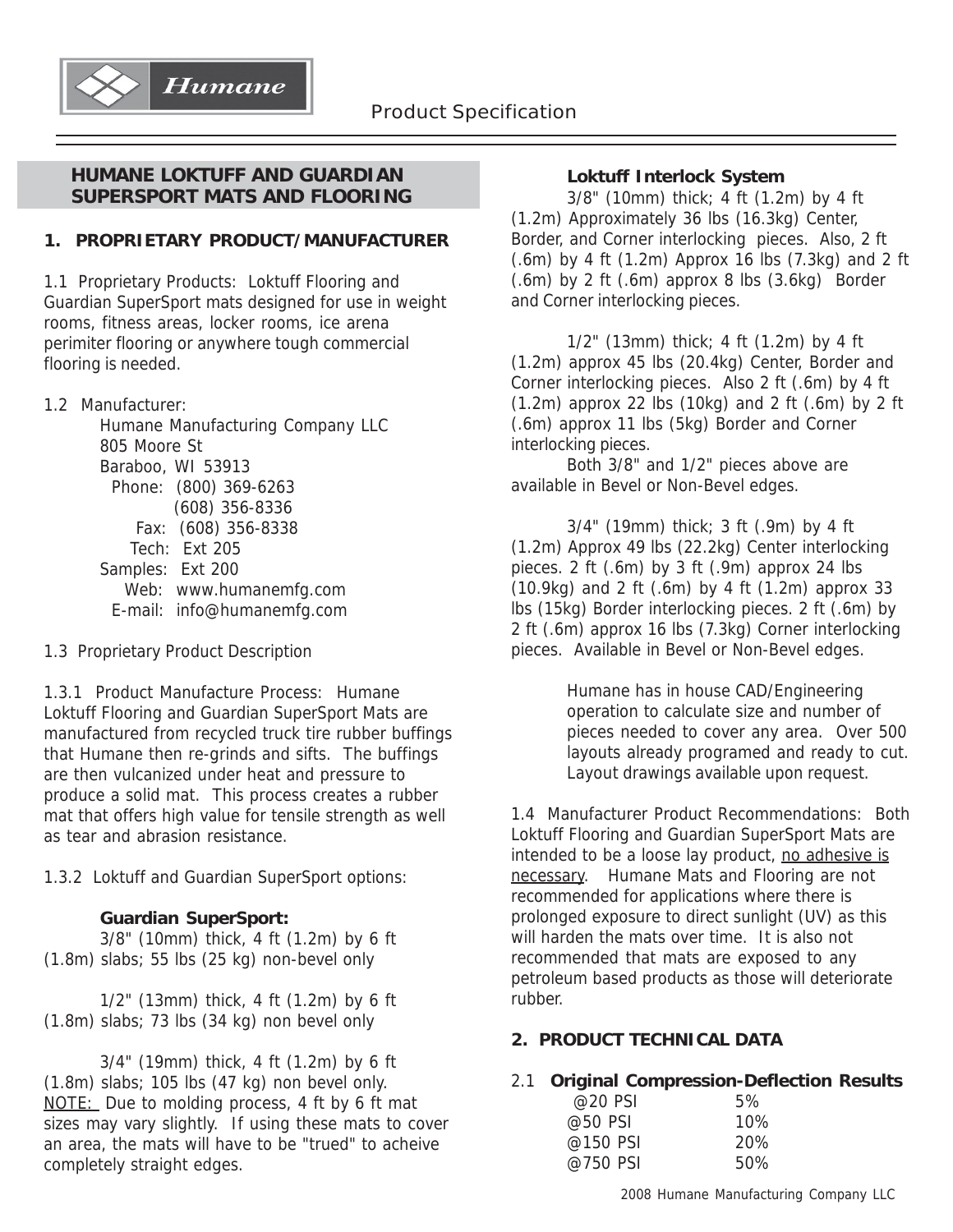

2.2 **Thickness Tolerance**

3/8" Mats -  $\pm$  .035 1/2" Mats -  $+ .040$ 3/4" Mats -  $+ .045$ 

- 2.3 **Mat Bevels:** 30 degrees trunicated
- 2.4 **Specific Gravity:** (H2O=1) 1.12
- 2.5 **Density:** LBS/CU FT = 70
- 2.6 **R Value:** 1/BTU/HR/SQFT/IN/Deg Fahrenheit  $=1$
- 2.7 **Recycled Content:** 94%
- 2.8 **Environmental & Chemical:**

Abrasion, Creep, Impact, Resistivity GOOD Vibration, Sound, Oxidation, Alcohol GOOD Water, Insulation, Bacterial Growth GOOD Mild Acids and Alcalines

GOOD

Tear, Steam, Weather, Animal/Veg oils FAIR

Concentrated Acids and Alcalines FAIR Ozone, Gasoline, Aromatic Hydrocarbons POOR

Spike/Skate Traffic

# VERY GOOD

PASS

- 2.9 **Physical Properties**
	- Durometer-Shore A (ASTM D-2240) 63 Tensile Strength (ASTM D-412) 800 Elongation % (ASTM D-412) 275 Tear Resistance (ASTM D-624) 135 Coefficient of Friction (ASTM C1028) 0.85 dry 0.95 wet Taber Abrasion (ASTM C-501) 1000, CY,MG 300

Flame Resistance (UL94HB)

Flame Resistance (MIL-M15562F) PASS Coefficient of Expansion-IN/IN/Deg Fahrenheit 0.00012 Recycled Rubber Purity - % 99.5 Durometer Tolerance 60-65

# 3. **INSTALLATION**

3.1 The installation of Humane Loktuff Flooring or Guardian SuperSport Mats should not begin until all other construction is completed, especially overhead work and drywall work. If mats or flooring are being placed on newly poured concrete, the concrete must be sealed prior to laying mats down. Subsurface must be smooth, flat and free of all foreign material. Mats should be placed in the area of installation for 24 hours prior to laying them down to make sure they are at same temperature. Written installation instructions are available upon request or found on Humane website.

### 3.2 **Loktuff Flooring installations:**

- a. If the wall layout contains borders on 2 sides perpendicular to each other, lay those first.
- b. Fill in rows and columns of center pieces until you get the other two walls.
- c. Trim to fit.

Note: when Humane mats are installed, the diamond surface needs to be on top.

### **How to trim the sides:**

- a. The mats are easy to cut. A good utility knife with a sharp blade, a jigsaw, or a reciprocating saw all work well.
- b. A good tip is to have silicone or non petroleum lubricant handy, keeping the blade lubricated will aid in cutting. Be sure to take proper safety precautions when cutting.
- c. Another helpful tip is to place a wooden 2 x 4 under the mat along the line of the intended cut creating an arch. Cutting along this arch, the mat will have a tendency to split and pull apart more easily as the knife is pulled through the mat.